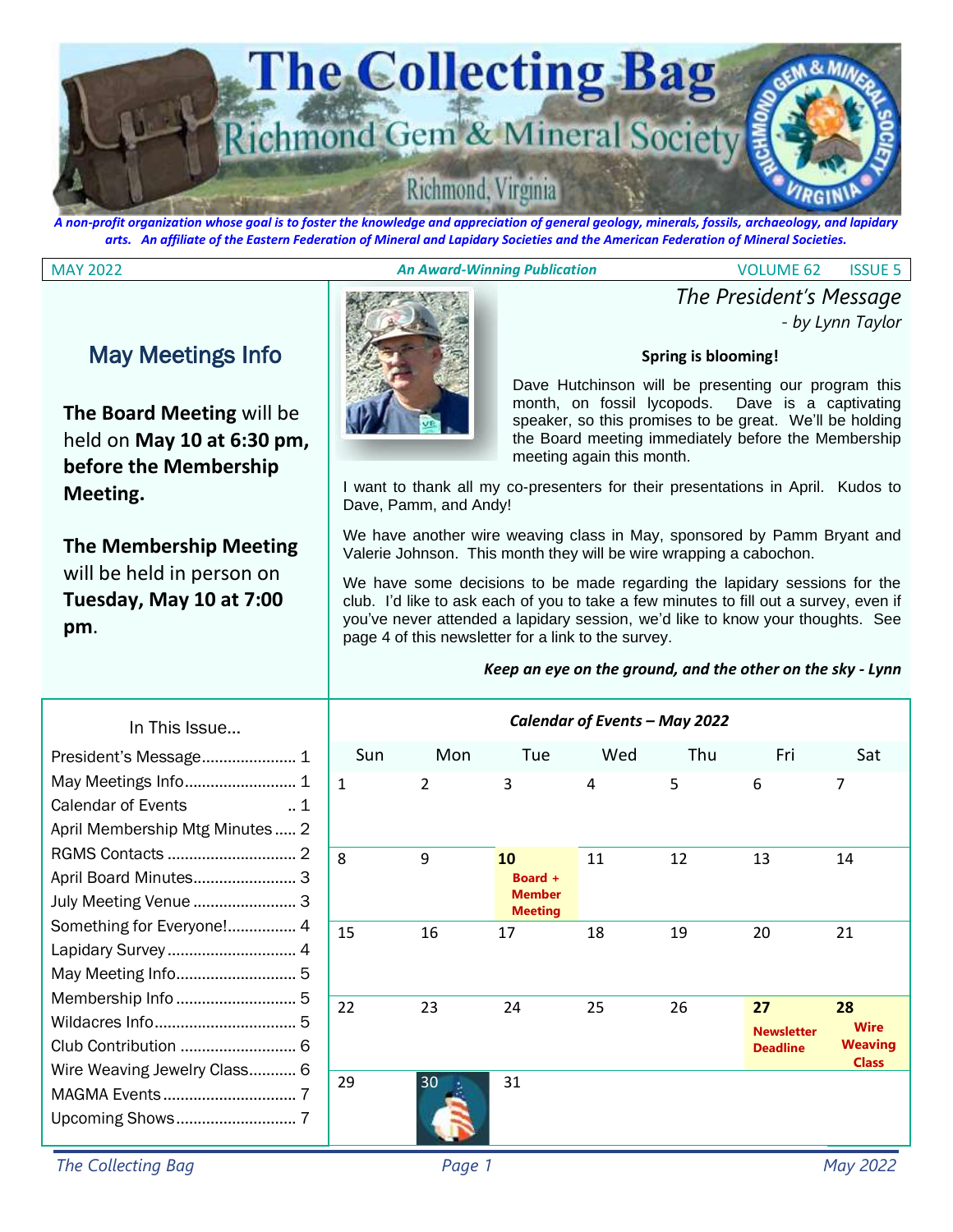### April Membership Meeting Minutes

*For the Richmond Gem & Mineral Society April 12, 2022*

The April meeting was opened by President Lynn Taylor by welcoming all in attendance to the 2022 season of the RGMS. Lynn welcomed the following guests to our meeting and asked that each one would tell the group their main interest:

| Taylor           | Geology           | Jill<br>Collector                   |  |  |
|------------------|-------------------|-------------------------------------|--|--|
| Pat              | <b>New Member</b> | Tyler<br>Collector                  |  |  |
| Amanda & Neptune | <b>Collectors</b> | Jill & Mike Matthew Former members, |  |  |
| Amy              | "Here to learn"   | coming back. Will bring grandkids.  |  |  |

**Programs:** Pamm Bryant announced that the May topic will be about fossil lycopods presented by Dave Hutchison.

Pamm also announced the spring Wildacres session will be from May 16th to the 22nd and the speaker for the session would be Natalie Brandis.

**Activities:** Andy Dietz announced that the Annual Swap and sale will be held on the 2nd Saturday of November and that he is sending out the notices to last year's vendors. He also noted that the club has been invited to participate in the Treasures of the Earth show in September. This event is free to RGMS members to attend.

No field trips are scheduled at this time.

Andy spoke briefly about the Lapidary shop as to whether the club wanted to continue with it and to what extent the membership would be willing to participate.

Pamm and Valerie have a class planned for earring making on April 23. Contact them for more information.

The Moorefield Mine is having a sale on April 16, 8:00 a.m. to 6:00 p.m. This may be your last chance to visit this property for the foreseeable future.

There was no further business and the meeting was adjourned at 8:00 at which time the program began.

> Respectfully submitted, Frank Toth, Recording Secretary



Please be sure to take our survey about the future of RGMS Lapidary.

See page 4 of this newsletter.

**Thanks!**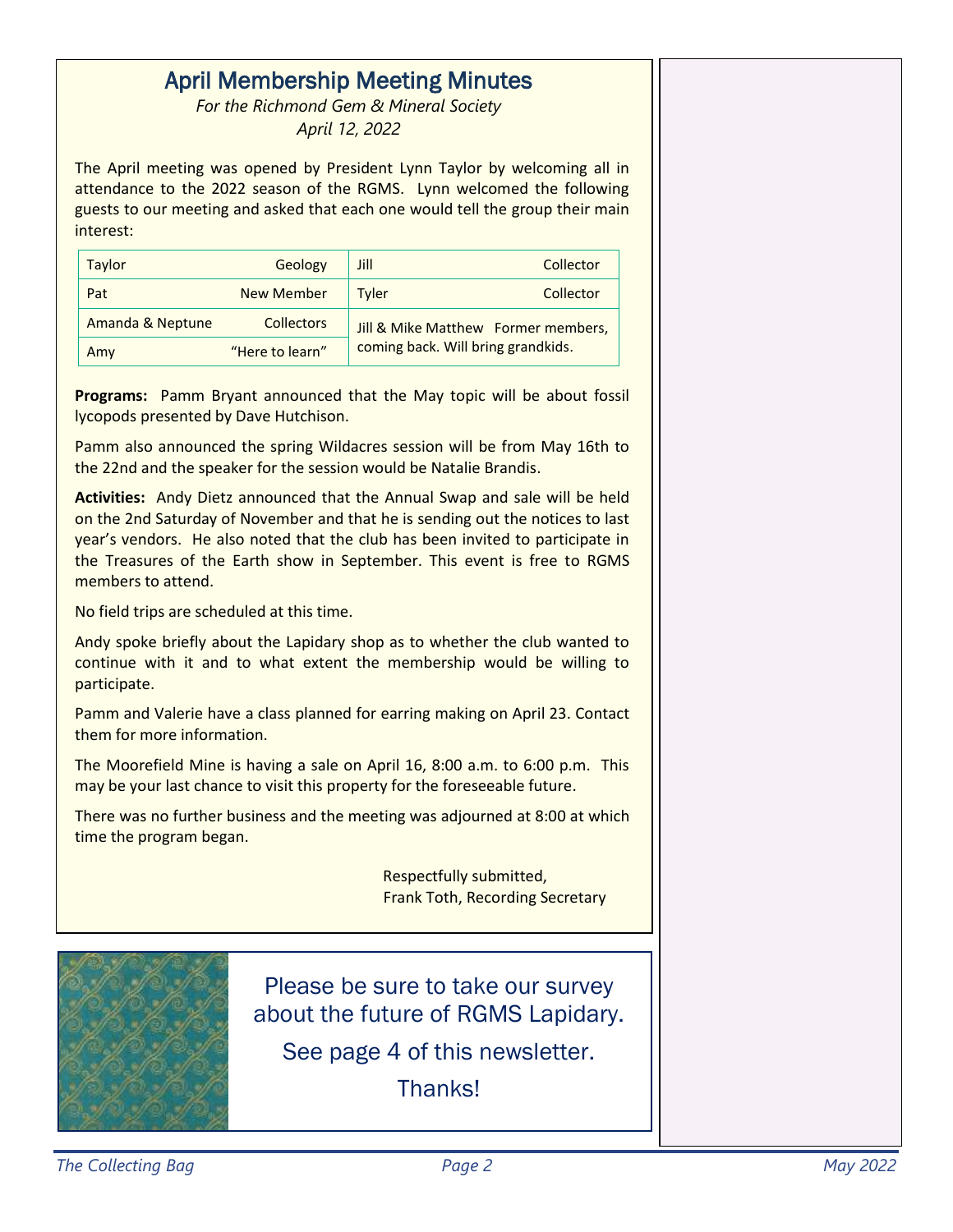### April Board Meeting Notes

*For the Richmond Gem & Mineral Society April 12, 2022*

The April 2022 RGMS Board meeting was opened by President Lynn Taylor at 6:35 p. m. in the Ridge Baptist Church Fellowship Hall. Additional attendees were Pamm Bryant, Andy Dietz, Jim Campbell, Dave Hutchison, Bob Simon, Carl Miller, Bobbie Sandvig and Frank Toth.

Pamm announced that the upcoming presentations were Dave Hutchison on fossils for May and possibly Rudy Bland for June. We are not able to use the church fellowship hall for July and have come up with nothing for that time slot as of yet. Dave will contact the church to see if it would be possible for us to use the fellowship hall on the 3rd Tuesday of July.

Andy advised that the Treasures of the Earth show has contacted him as to whether we want to participate in the fall show. The Board consensus was YES however, we will bring it before the membership to verify.

Carl Miller advised that he would reach out to Mark Davis to see if he has had any luck in setting up any field trips.

Treasurer Dave Hutchison stated that we have membership dues coming steadily and finances were OK.

Bobbie Sandvig announced that refreshments were all going to be wrapped items and bottled water and soda. She will wait until she gets further direction from the Board prior to changing this policy.

#### **New Business**

Lynn noted that there will be no more notices in the bulletin about mask wearing. It will be up to each member and their individual judgement and requirements.

Richard Starr has contacted Lynn to advise him that he would like the lapidary equipment relocated from his garage. He has other obligations and will not be able to keep it there going forward. Andy suggested that we put out a survey questionnaire as to whether members would help finance new equipment, pay for classes, help with space rental and associated items.

Jim Campbell asked if we had any budget allowances for advertising. The Board will investigate and advise. He also asked when we were going to make a new brochure.

Andy noted that the swap is scheduled for the 2nd Saturday in November (Nov. 12), and that he has sent flyers to last year's table renters.

There was no further business and the meeting was adjourned at 7:10 p.m.

Respectfully submitted, Frank Toth, Recording Secretary

#### **In search of a meeting venue for July**

**We can't meet on our usual night at the church, during July and are looking for a large enough space to hold our club meeting.**

**If you have access to a large enough space that is available 7 to11 pm on July 12, please contact a board member!**

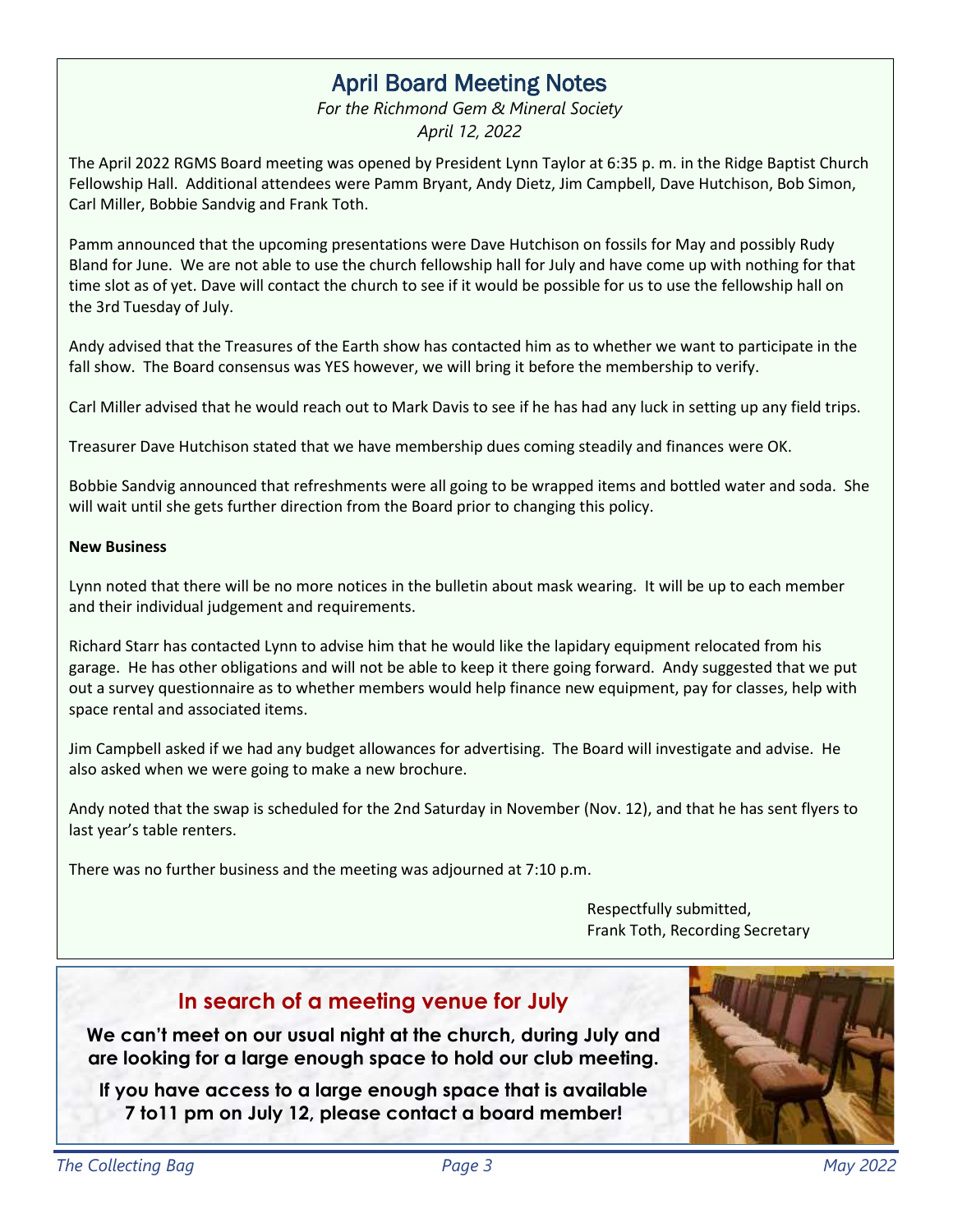## Something for Everyone!

By Diane Moxley

As a multi-year member of RGMS, I often felt intimidated in the beginning, by all of the various experts in our club. We have museum-level

mineral collectors, a dinosaur specialist, a fossil turtle aficionado, people who could probably recite the chemical formulas in their sleep, and then the "other" people like me who simply like and collect rocks. We have no particular agenda for what we collect. We see it, we like it, and we want it for our collection. It's that simple. Maybe it sparkles just right, or has a nice color, or fits our hand really well when we pick it up. Who knows what makes us feel drawn to this one or that one? We just are. The important thing



I learned this recently when I volunteered for a shift at TOTES. I talked with many people who were just like me…simple collectors who buy what

catches their eye. When I asked them if they were in the rock club, their response was, "Are you kidding? That is for people who already know a lot about rocks."

What a lesson that was for me, and should be for all of us. Sometimes we overlook the masses in search of a rare specimen. Rare specimens are great, but it is a lot easier to find a diamond in the rough, I think. Even a "rough cut" can look really great after some polishing. As our current membership ages and

is…there are a lot more of "us" simple collectors out there than there are experts.

changes, perhaps our focus on new members should as well.



### **The Future of RGMS Lapidary**

As RGMS reopens after several months of zoom meetings, there are a number of issues the club needs to address as we move forward. Richard Starr wants to relinquish his role as lapidary coordinator and reclaim his garage for his own needs. Also, RGMS needs to address our old lapidary equipment from the safety and functional aspects. We would like to learn if there is sufficient interest among members to continue sessions.

To help us determine a way forward, we're asking ALL members to take a survey, even if you have not participated in lapidary sessions in the past. The survey will only take about 5 minutes to complete. To access the survey, please click the button below:

### TAKE [THE RGMS](https://www.surveymonkey.com/r/TBYDRMS)  [LAPIDARY SURVEY](https://www.surveymonkey.com/r/TBYDRMS)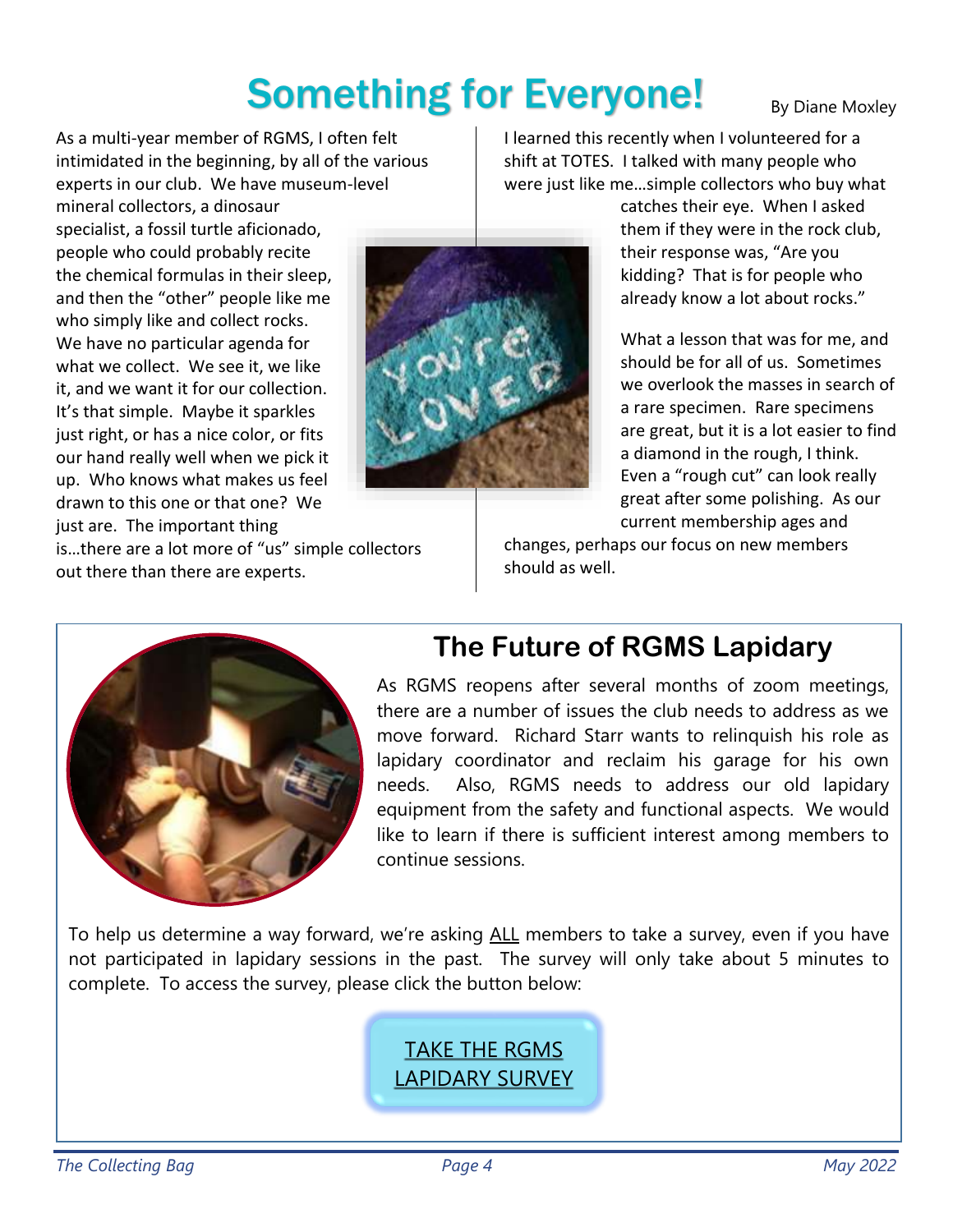## Lycopods fossil sunlight

**RGMS Membership Meeting** May 10, 2022 ■ 7:00 PM Ridge Baptist Church Meeting Hall



### RGMS Membership Information

Dues for 2022 can be paid at the Membership Meeting or mailed (due in January)

| 2022 CLUB DUES                |  |
|-------------------------------|--|
|                               |  |
|                               |  |
| (includes children under 18)  |  |
|                               |  |
|                               |  |
| (under 14 with adult sponsor) |  |

Mail your Dues to: RGMS 1622 Rocky Ford Road Powhatan, VA 23139

| <b>WILDACRES</b><br><b>Spring Session</b><br>May 16-22, 2022 | The Speaker-In-Residence will be Dr. Nathalie Brandes<br>Classes – Whether looking to learn a new aspect of the hobby or just wanting to<br>improve your knowledge and skills in an area you already know, with eight (8)<br>classes to choose from, there is sure to be a class for anyone. Class schedule on<br>the website.<br>Registration – Download forms from the website. Note that single rooms will be<br>available for an additional fee.                                                 |
|--------------------------------------------------------------|------------------------------------------------------------------------------------------------------------------------------------------------------------------------------------------------------------------------------------------------------------------------------------------------------------------------------------------------------------------------------------------------------------------------------------------------------------------------------------------------------|
| www.efmls.org                                                | QUESTIONS?<br>If you have any questions, concerns, etc., you can contact:<br>Steve Weinberger, Chairman of the Wildacres Committee (cscrystals2@gmail.com)<br>Suzie Milligan – regarding registration (smilligan@stny.rr.com or 607-687-5108)<br>Mark Kucera – for info on classes and instructors (mark_j_kucera@yahoo.com or 914-<br>423-8360)<br>Class Schedule, and Registration forms are available on the EFMLS website.<br>Note: if old info appears on website, clear your browsing history. |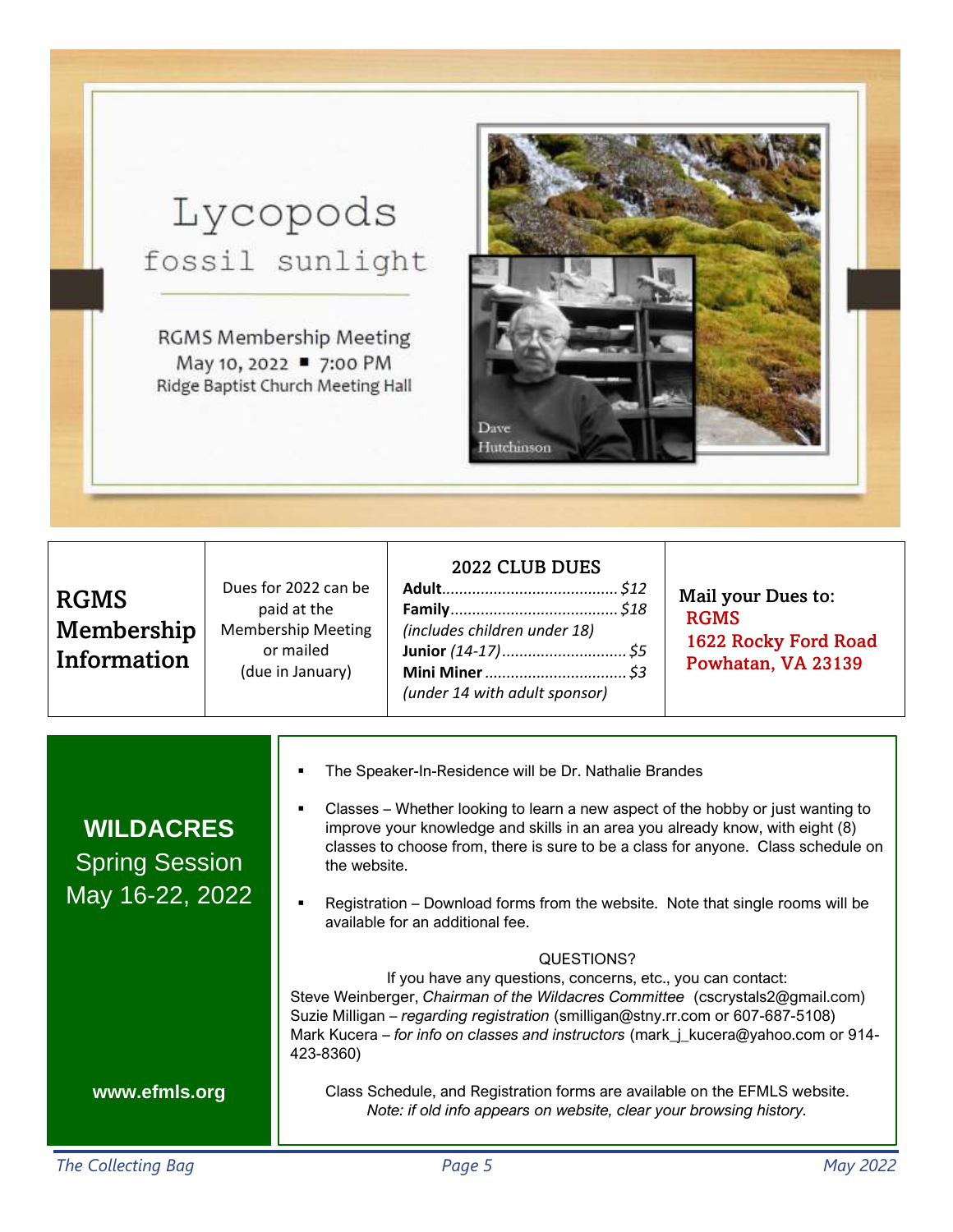### LOOKING FOR WAYS TO CONTRIBUTE TO THE CLUB?

I am on the lookout for original articles, written by members, photos, or original artworks by members to include in our newsletter. Items submitted may be entered into the EFMLS Annual Bulletin Editor's Contest.

Mini Miners are strongly encouraged to participate!

Send your original works to: thecollectingbag@yahoo.com

# Wire Weaving Jewelry Class



A Wire Weaving Jewelry Class will be held **May 28 at 1:00 pm**.

Our project will be a wirewrapped cabochon

To sign up, email Valerie at: [moonlightgems@gmail.com](mailto:moonlightgems@gmail.com)

Put "jewelry class" in the subject line.

*The Collecting Bag Page 6 May 2022*